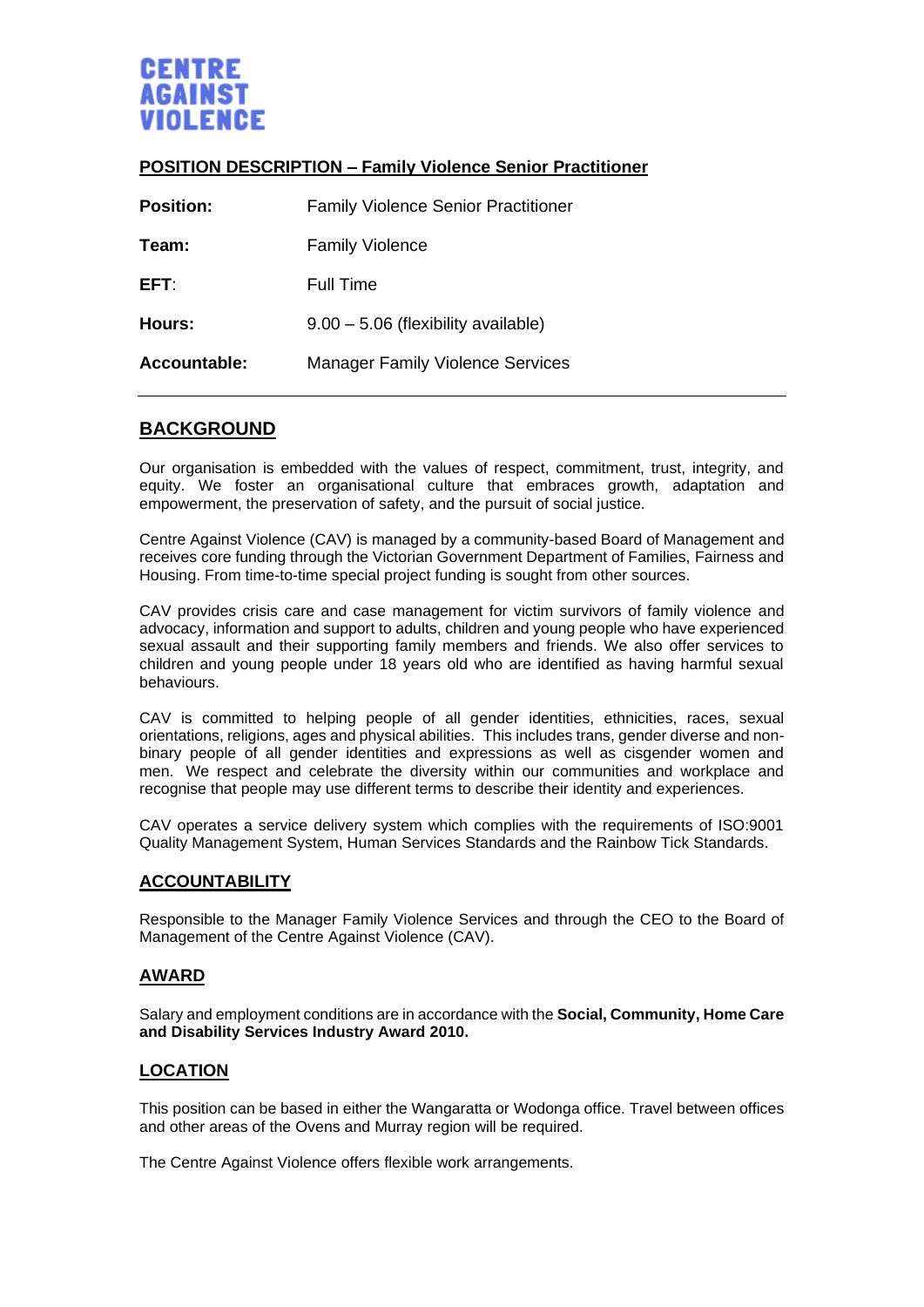

#### **MAIN PURPOSE**

This role will be responsible for supporting the supervision and development of the family violence practitioner team, including supporting the day-to-day operations of programs and service staff in line with operational guidelines, service specifications and targets, relevant risk assessment tools, frameworks, policies, and legislation. This position will also carry a small high risk/complex case load.

### **QUALIFICATIONS AND EXPERIENCE**

- Tertiary qualifications in Psychology, Social Work, or a related social science discipline
- Minimum 2 years' experience working within the family violence sector
- Experience in the provision of high-quality assessment of individuals and families, where family violence is an identified risk and within supervision
- Excellent written and oral communication skills

## **KEY RESPONSIBILITIES**

- 1. Support the induction and mentoring of new and existing Specialist Family Violence Practitioners.
- 2. Demonstrate and actively promote the vision, purpose, and values of CAV. Comply to organisation policies and procedures and actively contribute to a positive work culture.
- 3. Build and maintain positive working relationships with partners and external services.
- 4. Provide skilled triaging, risk assessments, safety planning, referrals, targeted interventions, and brokerage for family violence clients. Support Specialist Family Violence Practitioners in recognising client escalation.
- 5. Provide a high-quality case management service to victim survivors.
- 6. Support and provide outreach services within the Ovens Murray District, including Wangaratta, Wodonga, Benalla, Bright, Tallangatta, Myrtleford and Mansfield.
- 7. Participate in afterhours: Safe steps and CAV have partnered to provide after-hours crisis service provision to victim survivors. Provide a local response; face-to-face or phone-based contact with an individual or family where support is required.
- 8. Respond to requests made for secondary consultations as the specialist family violence agency and follow up cases identified as at serious risk.

### **ACCOUNTABILITY AND EXTENT OF AUTHORITY**

- Required to make decisions based on knowledge and experience that ensure problems and issues related to the position are promptly remedied or are reported to appropriate persons.
- Exercise professional and independent judgement in problem solving and developing positive working relationships with external stakeholders, partners and staff.

### **KEY SELECTION CRITERIA**

- 1. Commitment to the philosophy of the Centre Against Violence and the values it upholds, and a high level of personal integrity.
- 2. A qualification or relevant experience in line with the minimum mandatory qualification requirements for specialist family violence practitioners and, where required, a willingness to work towards the minimum qualification.
- 3. Experience working in a senior role in family violence (or related sector e.g., Family services, child protection) with the ability to provide support to colleagues.